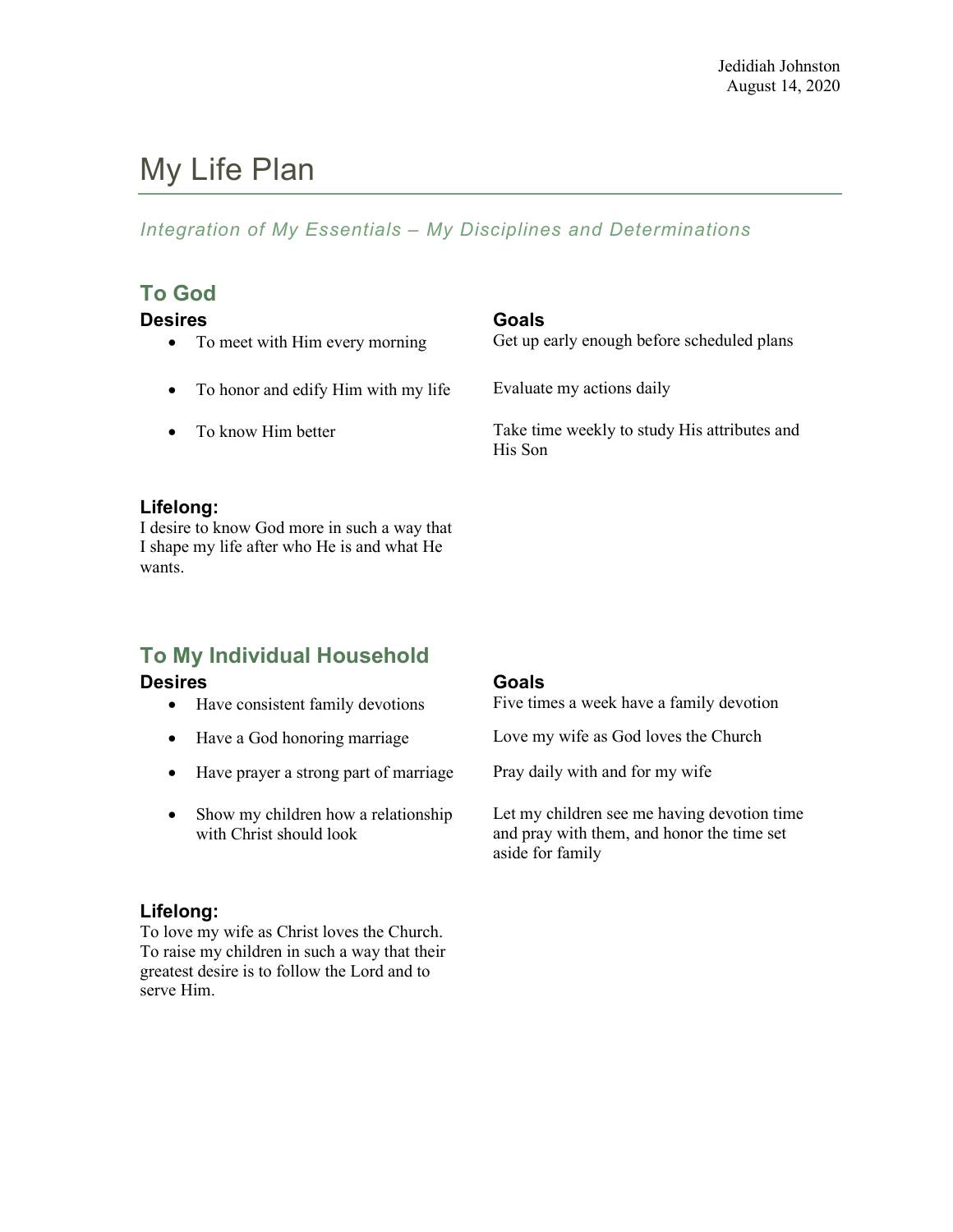# **To The Household of God**

### **Desires Goals**

- 
- 
- Help fathers become spiritual leaders in their homes
- To help youth have a deep understanding of the scripture by the time they graduate

# **Lifelong:**

I desire to preach the Word of God to people; specifically the family. I have a desire to see fathers take the role of spiritual leader in their homes. I long for families to be strengthened and encouraged by God's Word in their homes and in the Church.

• To preach the Word Find an opportunity to preach once a month

• To teach the Word **Have lessons from scriptures not topics** 

Meet with two fathers a week

Setup a plan of what will be taught at what stages

# **Beyond the Household of God**

### **Desires Goals**

- 
- 
- 
- Become more aware of world missions

### **Lifelong:**

To see the World through the eyes of the Lord and have a deeper desire to see it reached with the Gospel. I desire to see the Global Church grow in numbers and understanding of God's Word.

• To send out missionaries Keep looking for individuals who have a passion to be missionaries and encourage them in their passion

• To support missions Support at least three missionaries

• Pray for world missions Daily set aside time to pray for a different mission or missionary around the world

> Study a new country weekly to see what God is doing there